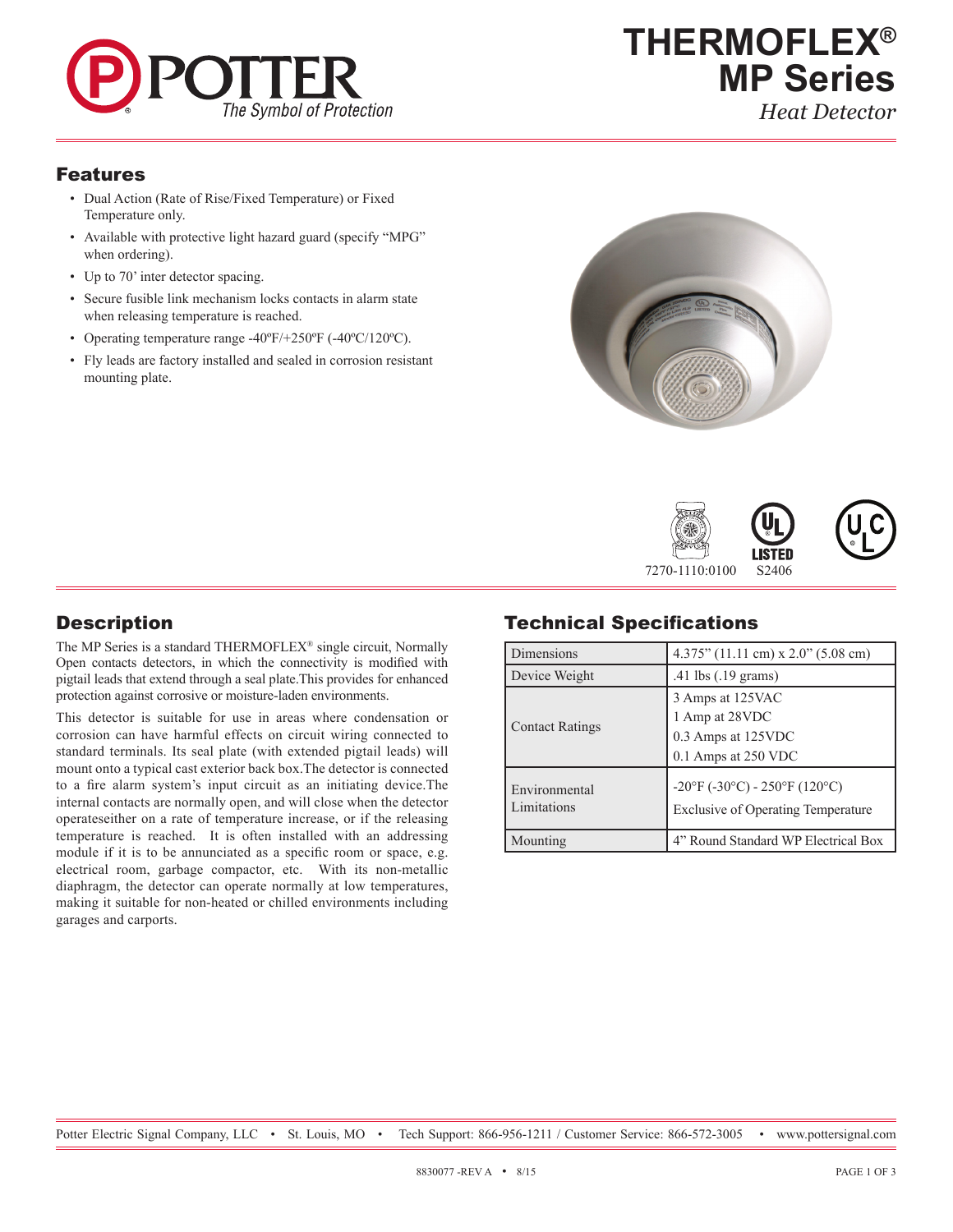

#### Models CR-135MP, CR-165MP, CR-165MP, and CR-200MP

These models are dual-action types that will respond to a rate of temperature increase at the ceiling of 15º Fahrenheit degrees per minute (8.4º Celsius degrees per minute). These detectors will also respond when the fixed temperature (non-restorable) threshold is exceeded. Dual-action detectors are installed in areas where rapid fluctuations in ceiling temperatures are not expected.

### Models CF-135MP, CF-165MP, CF-200MP, and CF-285MP

These models are fixed temperature only detectors and should be installed in areas where rapid fluctuations in ceiling temperatures are expected.

#### Installation

On conventional, initiating circuits, or when using an addressing module, contacts are installed across the circuit such that operation of the detector will create a short circuit condition, required in order to activate the fire alarm control panel (FACP), or addressing module.

*Fig 1*





The detector is installed using rain-tight conduit and a standard, approved weatherproof electrical enclosure as shown above. A neoprene (or similar gasket supplied with the back box}, is installed between the detector's seal plate and the back box. The wire leads are connected to the initiating circuit inside the enclosure. Unused threaded openings are sealed with threaded plugs. A decorative anodized aluminum cover ring snaps over the detector to complete the installation.

Potter Electric Signal Company, LLC • St. Louis, MO • Tech Support: 866-956-1211 / Customer Service: 866-572-3005 • www.pottersignal.com